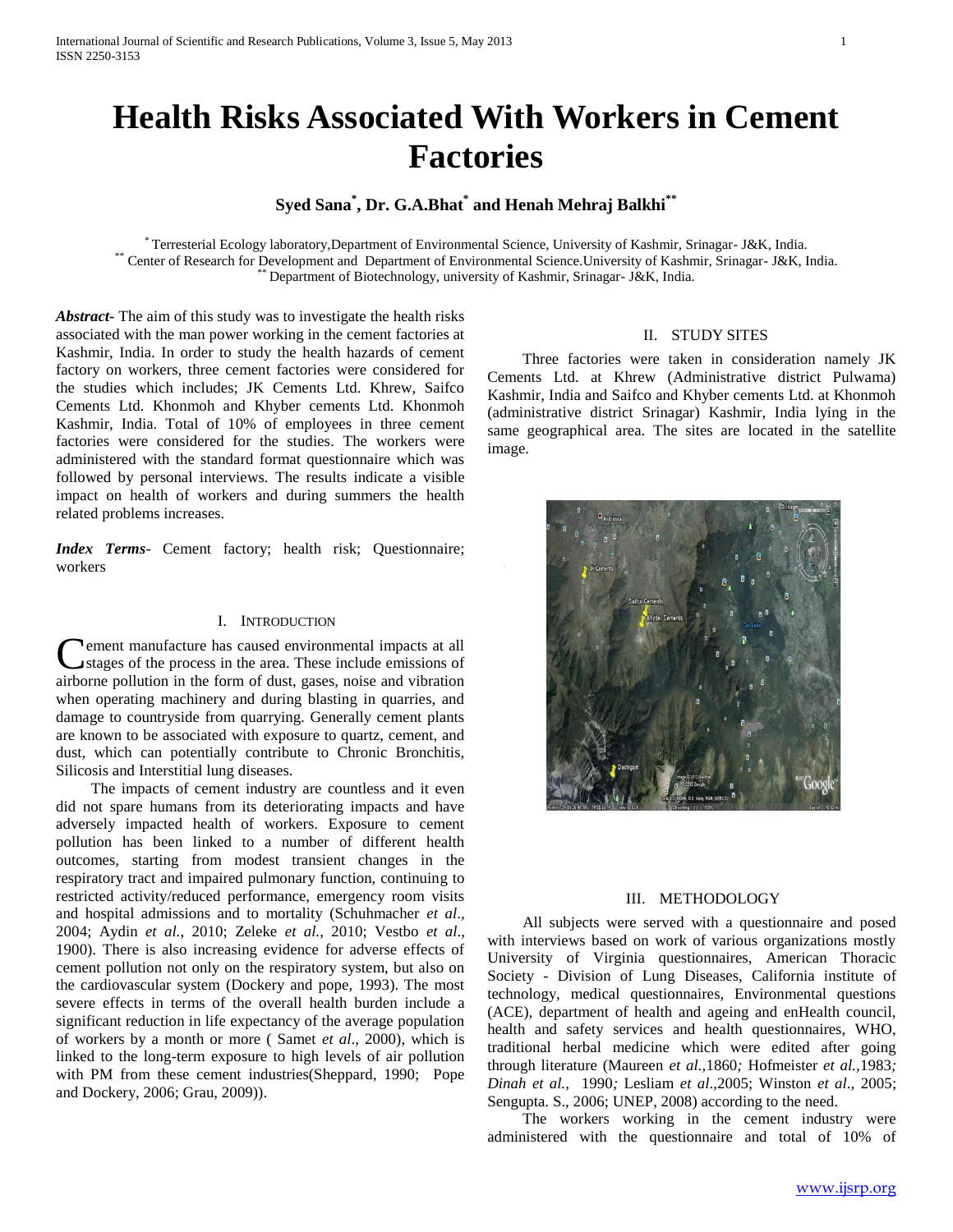employees in cement factories were studied. Later interviews were conducted. The questionnaire and interview questions

posed are given below.

# IV. WORKERS HEALTH QUESTIONNAIRE

| To be completed by employee            |
|----------------------------------------|
|                                        |
|                                        |
|                                        |
| Age--------------------                |
| Marital status------------------------ |

| Do you smoke tobacco?<br>1.                                                         |            |                |
|-------------------------------------------------------------------------------------|------------|----------------|
| If yes, how many packs per day? _______ Number of years _____<br>2.                 |            |                |
| Yes<br>N <sub>0</sub>                                                               |            |                |
|                                                                                     |            |                |
| 2. Have you ever had any of the following conditions? (indicate yes or no for each) | Yes        | N <sub>0</sub> |
| a. Seizures (fits)                                                                  |            |                |
| b. Diabetes (sugar disease)                                                         |            |                |
| c. Allergic reactions that interfere with your breathing                            |            |                |
|                                                                                     |            |                |
| d. Trouble smelling odors                                                           |            |                |
| 3. Have you ever had any of the following pulmonary or lung problems?               | Yes        | N <sub>0</sub> |
| a. Asbestosis                                                                       |            |                |
| b. Chronic bronchitis more than 3 episodes in the last year                         |            |                |
| c. Emphysema                                                                        |            |                |
| d. Lung cancer                                                                      |            |                |
| e. Silicosis                                                                        |            |                |
| f. Chest injuries or surgeries                                                      |            |                |
| g. Asthma as an adult                                                               |            |                |
| h. Pneumonia in the last month                                                      |            |                |
| i. Tuberculosis (active disease)                                                    |            |                |
| j. Any other lung problem that you've been told about:                              |            |                |
| 4. Do you currently have any of these symptoms of pulmonary or Lung illness?        | <b>YES</b> | NO             |
| a. Shortness of breath                                                              |            |                |
| b. Shortness of breath with light activity                                          |            |                |
| c. Shortness of breath with strenuous activity                                      |            |                |
| d. Cough that produces thick sputum or blood                                        |            |                |
| e. Cough lasting longer than 3 weeks                                                |            |                |
| f. Wheezing                                                                         |            |                |
| g. Wheezing that interferes with work                                               |            |                |
| h. Any other symptoms that may be related to lung problems:                         |            |                |
| 5. Have you ever had any of the following cardiovascular or heart problems?         | YES        | N <sub>O</sub> |
| a. Heart Attack                                                                     |            |                |
| b. Stroke                                                                           |            |                |
| c. Angina (chest pain)                                                              |            |                |
| d. Heart failure                                                                    |            |                |
| e. Irregular heart beat                                                             |            |                |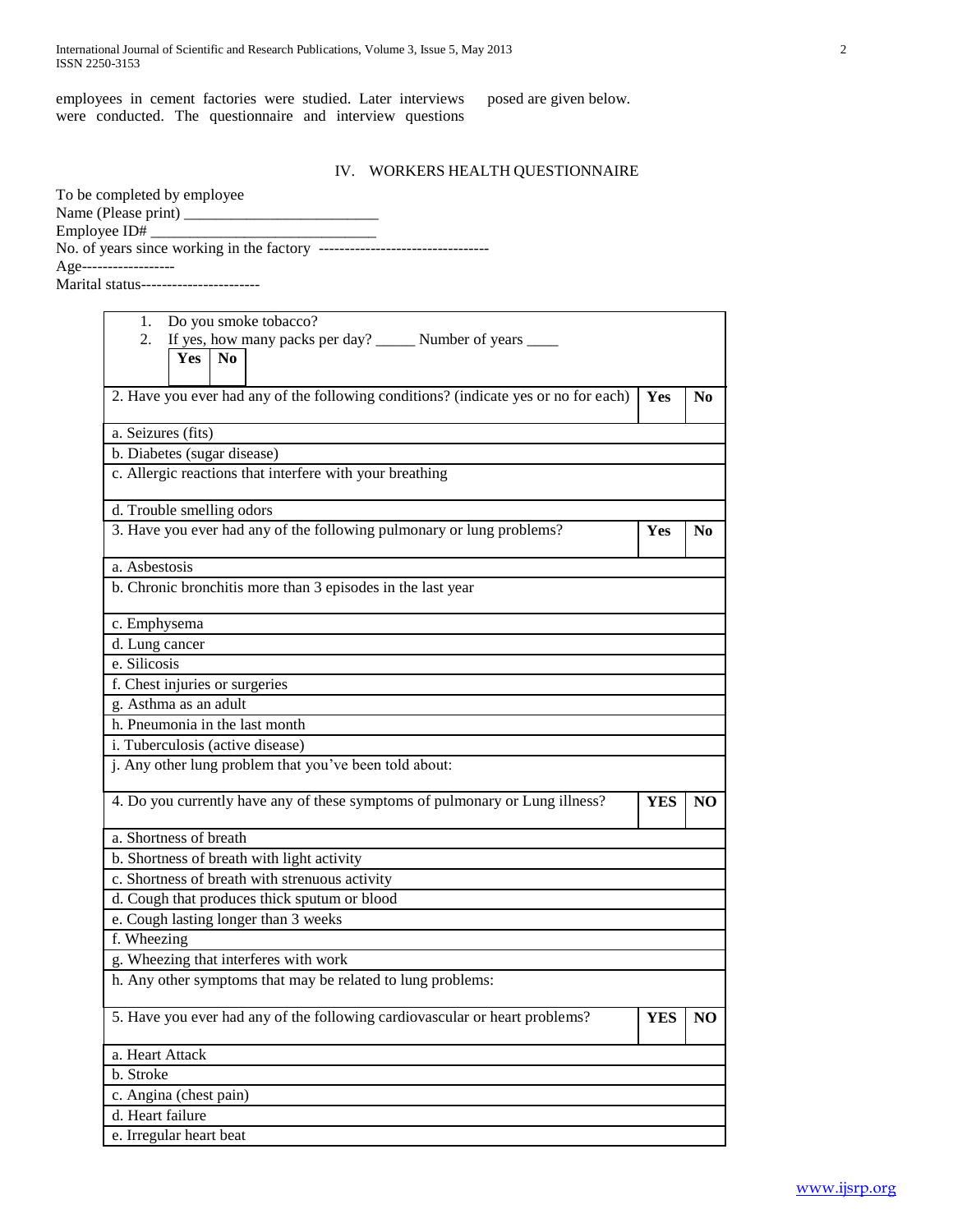| g. High blood pressure                                                                                   |            |                 |
|----------------------------------------------------------------------------------------------------------|------------|-----------------|
| h. Any other heart problems:                                                                             |            |                 |
| 6. Have you ever had any of the following cardiovascular or heart symptoms?                              | <b>YES</b> | N <sub>O</sub>  |
| a. Frequent pain or tightness in your chest                                                              |            |                 |
| b. In the past two years, have you noticed your heart skipping or missing a beat?                        |            |                 |
| c. Heartburn or indigestion that is not related to eating                                                |            |                 |
| d. Any other symptoms that may be related to heart or circulation problems                               |            |                 |
| 7. Do you currently take medication for any of the following problems?                                   | <b>YES</b> | NO <sub>1</sub> |
| a. Breathing or lung problems                                                                            |            |                 |
| b. Heart trouble                                                                                         |            |                 |
| c. Blood pressure                                                                                        |            |                 |
| d. Seizures (fits)                                                                                       |            |                 |
| 8. Do you use respirator during work.                                                                    |            |                 |
| 9. If you've used a respirator, have you ever had any kind of problem?                                   | <b>YES</b> | NO.             |
| a. Eye irritation                                                                                        |            |                 |
| b. Skin allergies or rashes                                                                              |            |                 |
| c. Anxiety                                                                                               |            |                 |
| d. General weakness or fatigue                                                                           |            |                 |
|                                                                                                          |            |                 |
| e. Any other problem that interferes with your use of a respirator                                       |            |                 |
| 10. Which health specialist do you visit most frequently?<br>A) What kind of medicine do you use mostly? |            |                 |

 *\*\*\*\*\*\*\*\*\*\*\*\*\*\*\*\*\*\*\*\*\*\*\*\*\*\*\*\*\*\*\*\*\*\*\*\*\*\*\*\*\*\*\*\*\*\*\*\*\*\* Thank you for your help!*

#### **Interview Questions asked to workers**

- Name
- Age
- Working as
- Do you smoke? If yes, how many packs?
- For how many years have you been working in the cement factory?
- Do you think cement industry is causing any health problem?
- Are you suffering from any health problem?
- If, yes what?
- Have you ever consulted a doctor for your problems?
- Which specialist do you visit most frequently?
- Which medicines do you take most frequently?
- Do you use any safety devices such as masks, respirator etc.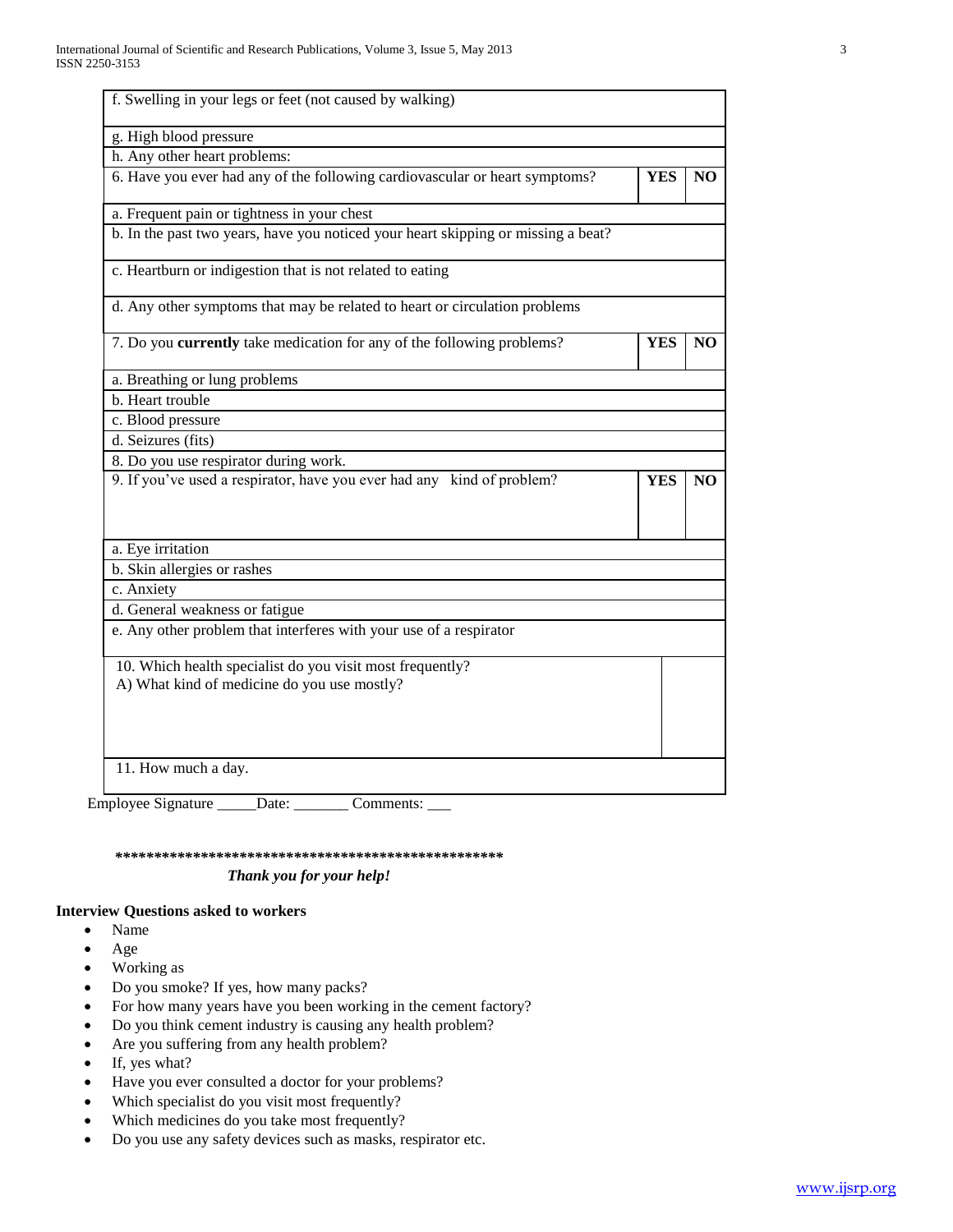International Journal of Scientific and Research Publications, Volume 3, Issue 5, May 2013 4 ISSN 2250-3153

- If, yes what?
- If, no why?
- Does the owner provide you with safety devices?
- Do you think cement industry is causing any kind of pollution or problem in area?
- Are there any pollution control devices installed?
- If, yes, are they functional?
- Do you have any family history for any diseases?

# V. RESULTS

## **Response to questionnaire**

 Nineteen kinds of ailments (Fig.1) were recorded from the manpower serving as workers in the cement factories of the study area. These included: Allergic reactions that interfered with breathing, chronic bronchitis, asthma, emphysema, Lung cancer, pneumonia, tuberculosis, shortness of breath, cough, wheezing, stroke, Chest pain, irregular heartbeat, swelling in legs and feet (not caused by walking), High B.P, eye irritation, skin allergies, anxiety and fatigue.

 93% of the workers in Khrew, JK Cements Ltd. complained of wheezing problems while 91% and 89% were found to be suffering from skin allergies in the Saifco cements of Khonmoh and Khyber cements Khonmoh respectively.

 Irregular heart beating in the workers of the three factories ranged between 71% and 72%. 87% to 90% were found to be suffering from cough. Chest pains were complained by 50% to 59% with high among Khyber cement workers and low in JK cement workers. Asthma problems was between 41% and 51% with high in JK cements Ltd, Khrew workers and low in workers of Saifco cements, Khonmoh.97% workers were suffering from eye irritation. The prevalence of various other diseases was also found high in cement factory workers.

# **Figure 1: Representation of incidence / occurrence of nineteen types of diseases as identified in workers in cement factories of Khrew and Khonmoh.**



### **Response to interviews**

The workers responded very well to the interview and replied that they were mostly suffering from skin, respiratory and eye irritations. They were not given any safety devices during work. The workers generally received treatment by the health care center of the factories. During summers the health related problems increased.

### VI. DISCUSSION AND CONCLUSIONS

 The diameter of cement particles makes it a potential health hazard as these are respirable in size and reaches in internal organs particularly lungs leading to occupational lung diseases. This size distribution would make the trachea-bronchial respiratory zone, the primary target of cement deposition. The main route of entry of cement dust particles in the body is the respiratory tract and/ or the gastrointestinal tract by inhalation or